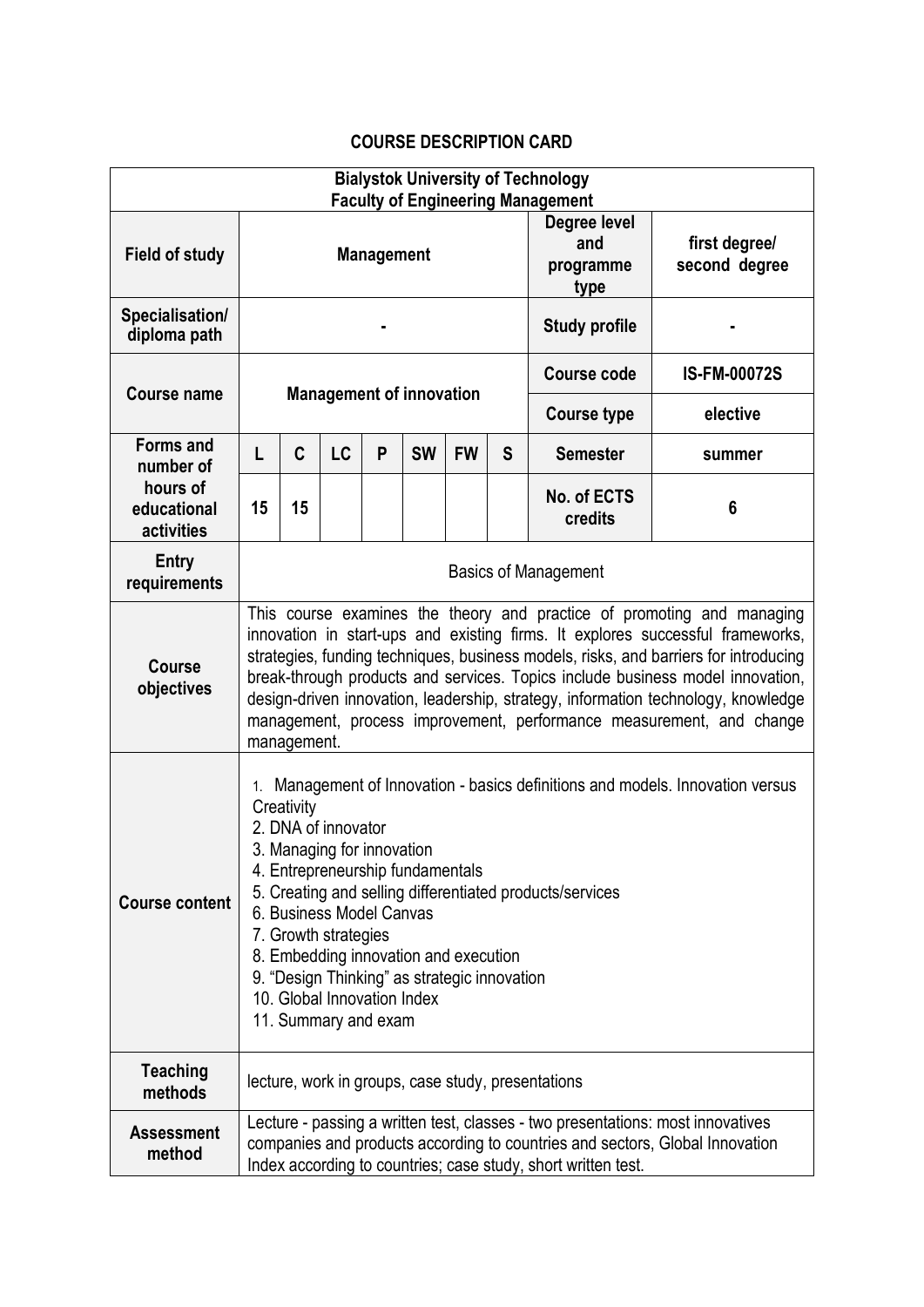| Symbol of<br>learning<br>outcome                                                              | <b>Learning outcomes</b>                                                                                                 | Reference to the<br>learning outcomes<br>for the field of<br>study   |                                  |  |  |  |  |
|-----------------------------------------------------------------------------------------------|--------------------------------------------------------------------------------------------------------------------------|----------------------------------------------------------------------|----------------------------------|--|--|--|--|
|                                                                                               | Knowledge: the graduate knows and understands                                                                            |                                                                      |                                  |  |  |  |  |
| <b>LO1</b>                                                                                    | defines, identifies and classifies the essential aspects of<br>Z_W01, Z_W02,<br>innovation management<br>Z_W03           |                                                                      |                                  |  |  |  |  |
| LO <sub>2</sub>                                                                               | has basic knowledge in the field of innovation<br>management models in the organization                                  | Z_W04                                                                |                                  |  |  |  |  |
|                                                                                               | Skills: the graduate is able to                                                                                          |                                                                      |                                  |  |  |  |  |
| LO <sub>3</sub>                                                                               | identifies, analyses and interprets basic problems related<br>to innovation management in organization                   | Z_U01, Z_U02,<br>Z_U03, Z_U05,<br>Z_U07, Z_U08,<br>Z_U09             |                                  |  |  |  |  |
| LO4                                                                                           | is able to make a critical analysis of processes,<br>procedures and the instruction of innovation management<br>strategy | Z_U15                                                                |                                  |  |  |  |  |
|                                                                                               | Social competence: the graduate is ready to                                                                              |                                                                      |                                  |  |  |  |  |
| LO <sub>5</sub>                                                                               | is applies standards and ethical principles                                                                              | Z K01                                                                |                                  |  |  |  |  |
| LO <sub>6</sub>                                                                               | is able to work in a team                                                                                                |                                                                      | K02, Z_K03, Z_K04                |  |  |  |  |
| Symbol of<br>learning<br>outcome                                                              | Methods of assessing the learning outcomes                                                                               | <b>Type of tuition</b><br>during which the<br>outcome is<br>assessed |                                  |  |  |  |  |
| LO <sub>1</sub>                                                                               | exam, test, the assessment of work during the classes                                                                    | L,C                                                                  |                                  |  |  |  |  |
| LO <sub>2</sub>                                                                               | exam, test, the assessment of work during the classes                                                                    | L,C                                                                  |                                  |  |  |  |  |
| LO <sub>3</sub>                                                                               | exam, test, the assessment of work during the classes                                                                    | L.C                                                                  |                                  |  |  |  |  |
| LO <sub>4</sub>                                                                               | discussions, evaluation of work during the classes                                                                       | $\overline{C}$                                                       |                                  |  |  |  |  |
| LO <sub>5</sub>                                                                               | the assessment of work during the classes                                                                                | $\overline{C}$                                                       |                                  |  |  |  |  |
| LO <sub>6</sub>                                                                               | the assessment of work during the classes                                                                                | $\overline{\text{c}}$                                                |                                  |  |  |  |  |
|                                                                                               | No. of hours                                                                                                             |                                                                      |                                  |  |  |  |  |
|                                                                                               | lecture attendance                                                                                                       | $15 \times 1 h = 15$                                                 |                                  |  |  |  |  |
|                                                                                               | participation in classes                                                                                                 | $15 \times 1h = 15$                                                  |                                  |  |  |  |  |
|                                                                                               | preparation for classes                                                                                                  | $15 \times 2 h = 30$                                                 |                                  |  |  |  |  |
|                                                                                               | Homeworks                                                                                                                | $15 \times 2 h = 30$                                                 |                                  |  |  |  |  |
| <b>Calculation</b>                                                                            | participation in student-teacher sessions related to the<br>class                                                        | 5h                                                                   |                                  |  |  |  |  |
|                                                                                               | preparation for the exam                                                                                                 | 30 h                                                                 |                                  |  |  |  |  |
|                                                                                               | preparation for the classes assessment                                                                                   | 25h                                                                  |                                  |  |  |  |  |
|                                                                                               | <b>TOTAL:</b>                                                                                                            |                                                                      | 150                              |  |  |  |  |
| <b>Quantitative indicators</b>                                                                |                                                                                                                          |                                                                      | No. of<br><b>ECTS</b><br>credits |  |  |  |  |
| Student workload - activities that require direct teacher participation<br>(30h+30h+30h=90 h) |                                                                                                                          |                                                                      | 3                                |  |  |  |  |
| <b>Student workload – practical activities (30h+30h+20h = 80h)</b>                            |                                                                                                                          |                                                                      | 3                                |  |  |  |  |